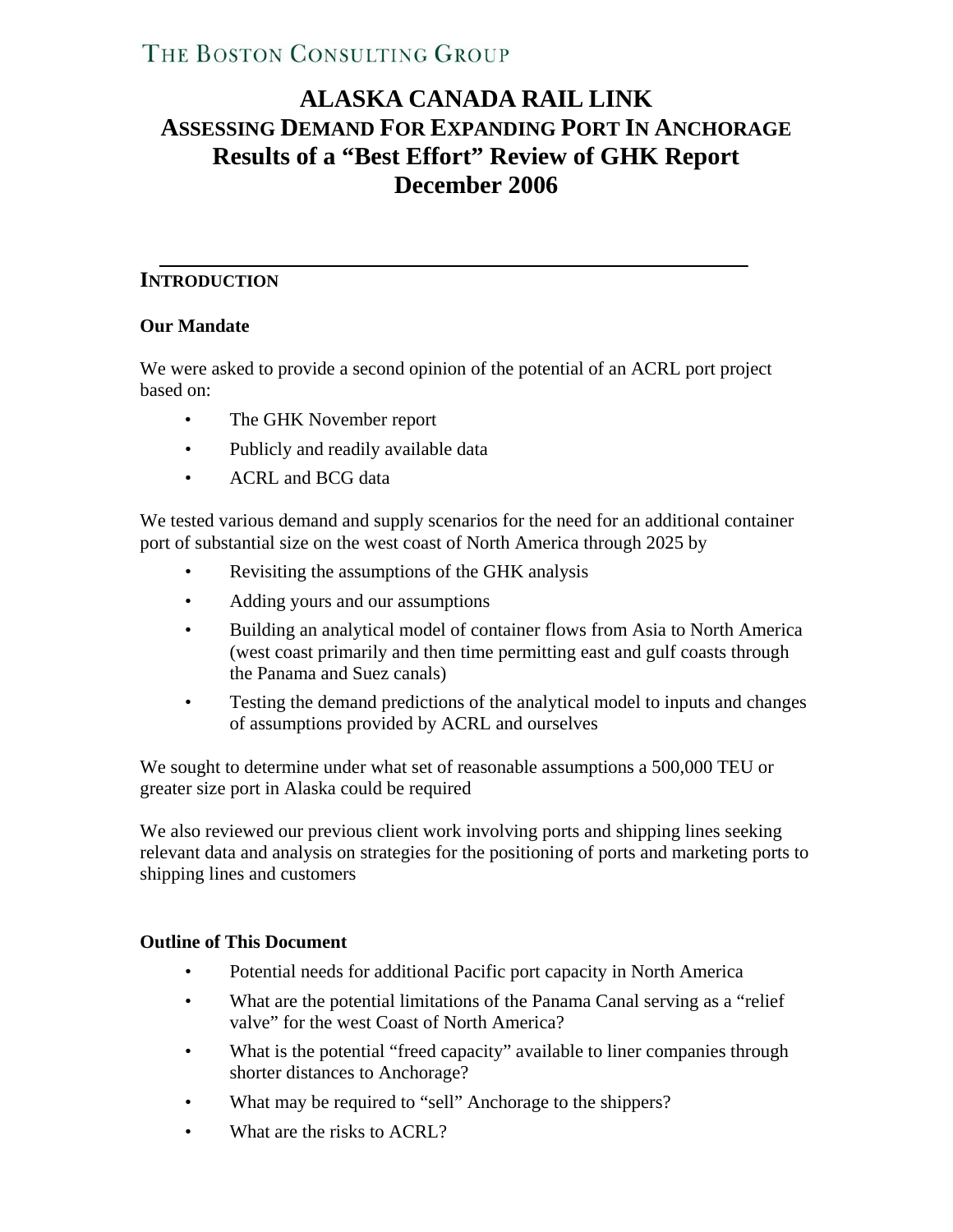## **POTENTIAL PORT SUPPLY & DEMAND SCENARIOS FOR THE WEST COAST OF NORTH AMERICA**

### **Pacific Port Capacity: Key Messages**

Mid and high-point Pacific container traffic demand scenarios imply 2025 west coast port bottlenecks

- 2025 capacity ~63M TEUs based on current port expansion, productivity growth and 8M TEUs new capacity in Prince Rupert/Punta Colonet
- GHK 2025 demand scenario of 59.8M TEUs (6% until 2010, then 5% 2010- 2015, thereafter 4.5%)
- However, recetn conatiner flows from Asia to North America have far exceeded these numbers and have actual increased at a faster rate in the last few years
- 6% future growth scenario implies 72M, with 9% growth implying 126M

If completed, expanded Panama Canal could accommodate 94% of world wide container ship TEU capacity in 2015 and provide relief valve for Pacific ports

- If the expansion is delayed, 74% of world wide container ship capacity will be unable to use the canal
- These are likely to be the primary ships in use for trans Pacific trade since they are lower operating cost per TEU than those that will be able to still navigate Panama

Scenarios and implications:

- Low container growth and/or 'good news' on Panama expansion and current port expansion/productivity  $\rightarrow$  demand for an Alaskan port may not exist
- Higher (i.e.,  $> 6\%$ ) container growth and/or 'bad news' on Panama/port expansion/productivity  $\rightarrow$  window for new port investment opens
	- port "winners" will be based competitiveness as indicate dby their relative position on supply curve of new and existing port TEU capacity
	- The potential of Anchorage on this supply curve needs to be determined and must consider the recovery of the railway capital costs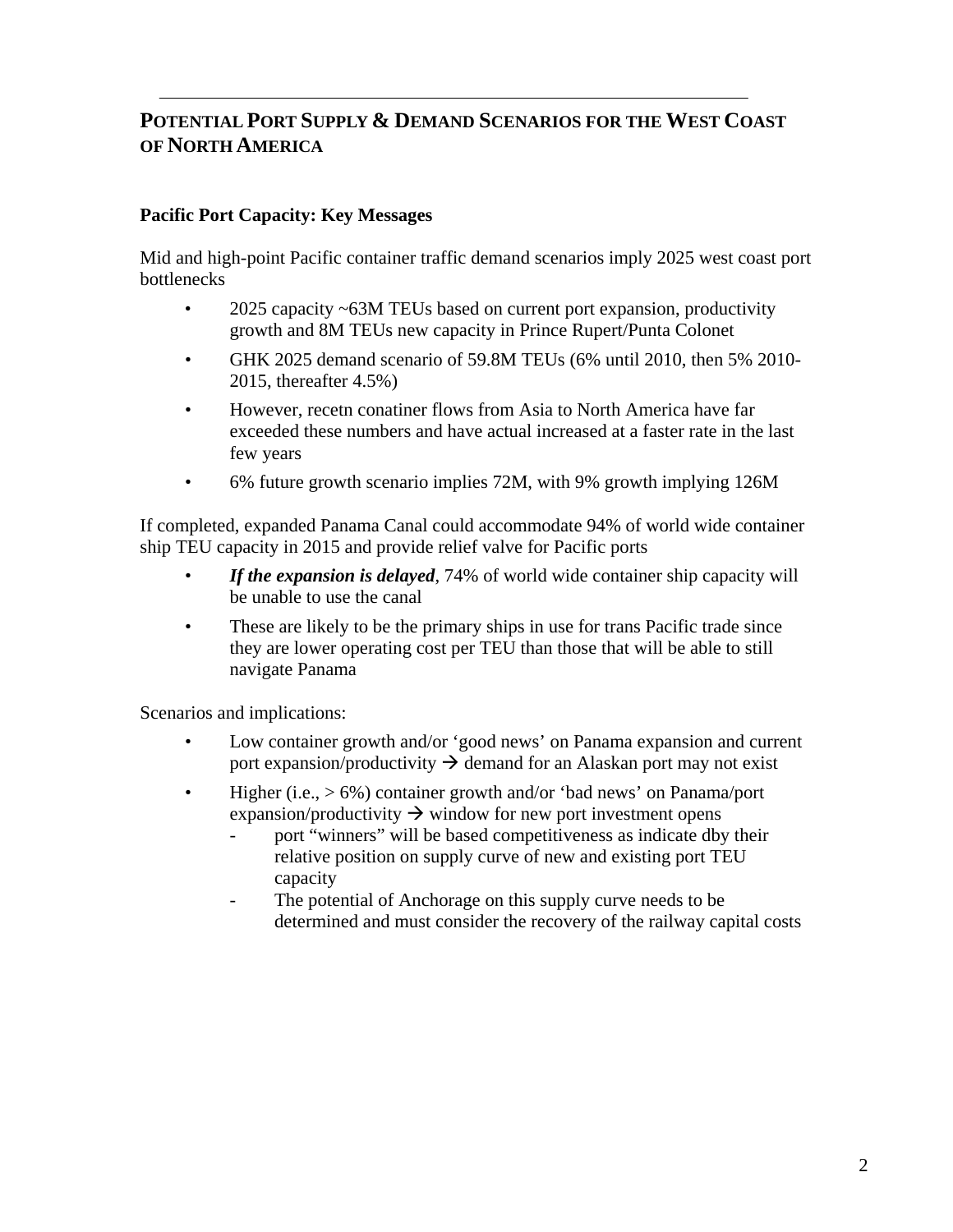#### **Three Major Routes to Ship from Asia to North America**



*Shanghai – Chicago options with various sea / land length / bottleneck trade-offs* 

**China Driving Growth and the Clear Leader in Asian Waterborne Container Trade to the U.S.** 

#### *Overall annual Asian container growth ~10%*



Source: U.S. Department Of Transportation – Maritime Administration; BCG Analysis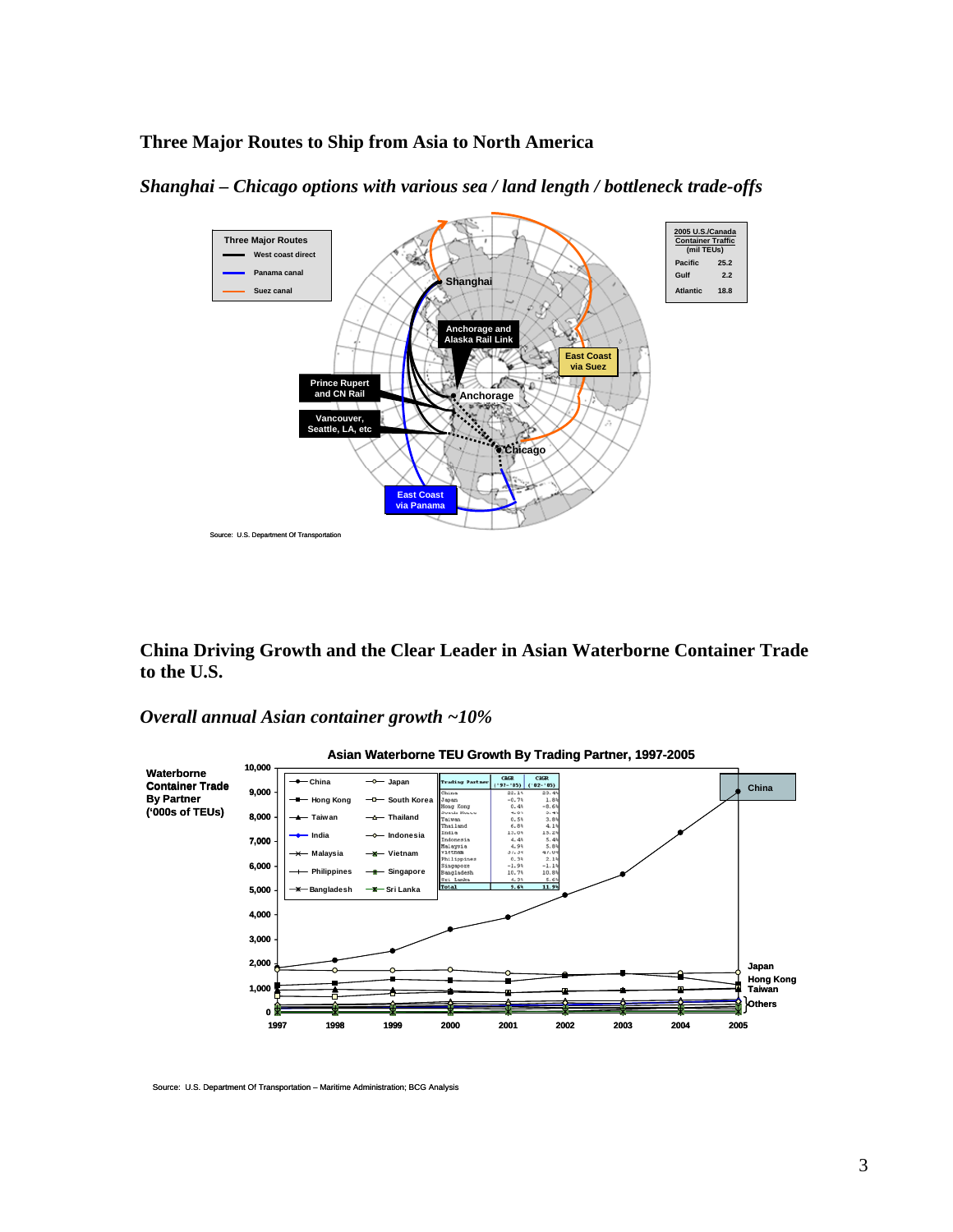#### **2025 Capacity Gap `9m TEUs Even With Optimistic Expansion**

*Assuming 6% growth in TEUs from 2005 levels for key pacific coast ports* 



#### **Demand Sensitivities for North American Ports**

#### *Assumptions displayed to reach 72.3M TEU demand in 2025*

| Total Demand (U.S. & Canada)           |             |             |             |                                                                          |               |               |                                            |
|----------------------------------------|-------------|-------------|-------------|--------------------------------------------------------------------------|---------------|---------------|--------------------------------------------|
| <b>Current Volumes</b>                 |             |             |             |                                                                          |               |               |                                            |
| 2005 Total TEUs to West Coast          | 25.151.036  |             |             |                                                                          |               |               |                                            |
| 2005 Total TEUs Gulf & East Coast      | 20,976,130  |             |             |                                                                          |               |               |                                            |
| 2005 Total TEUs                        | 46.127.166  |             |             |                                                                          |               |               |                                            |
| <b>Key Pacific Ports Total</b>         |             |             |             | 22,549,201 Vancouver, Long Beach, LA, Oakland, Seattle, Portland, Tacoma |               |               |                                            |
|                                        |             |             |             |                                                                          |               |               |                                            |
| <b>Growth Rates</b>                    |             |             |             |                                                                          |               |               | <b>GHK Projections</b>                     |
| <b>Total TEU Growth Rate</b>           |             | 4%<br>5%    | 6%          | 7%                                                                       | 8%            |               | 9% 6% 2005-10: 5% 2010-15: 4.5% thereafter |
|                                        |             |             |             |                                                                          |               |               |                                            |
| Projections By Region                  |             |             |             |                                                                          |               |               |                                            |
| <b>Projected Total West-Coast TFUs</b> |             |             |             |                                                                          |               |               |                                            |
| 2015                                   | 37.229.678  | 40.968.388  | 45.041.676  | 49.475.896                                                               | 54.299.201    | 59.541.650    | 42.956.779                                 |
| 2025                                   | 55,109,018  | 66,733,187  | 80,662,781  | 97,326,575                                                               | 117,227,903   | 140,956,740   | 66,710,564                                 |
| 2050                                   | 146.911.623 | 225.982.259 | 346.194.229 | 528.233.431                                                              | 802.832.388   | 1.215.481.337 | 200.494.228                                |
| Projected Total Gulf & East Coast TEUs |             |             |             |                                                                          |               |               |                                            |
| 2015                                   | 31,049,796  | 34,167,905  | 37,565,053  | 41,263,222                                                               | 45,265,891    | 49,658,127    | 35,026,236                                 |
| 2025                                   | 45,961,283  | 55,655,917  | 67,273,289  | 81.171.003                                                               | 97.768.841    | 117,558,847   | 55,637,049                                 |
| 2050                                   | 122,525,258 | 188.470.688 | 288,728,261 | 440,550,151                                                              | 669,567,485   | 1,013,719,419 | 167,213,503                                |
| <b>Projected Total TEUs</b>            |             |             |             |                                                                          |               |               |                                            |
| 2015                                   | 68,279,474  | 75,136,293  | 82,606,729  | 90,739,117                                                               | 99,585,092    | 109,199,778   | 78,783,015                                 |
| 2025                                   | 101,070,301 | 122,389,104 | 147.936.071 | 178,497,578                                                              | 214.996.745   | 258,515,587   | 122,347,613                                |
| 2050                                   | 269.436.881 | 414.452.947 | 634.922.491 | 968.783.582                                                              | 1.472.399.872 | 2.229.200.756 | 367.707.732                                |
| <b>Key Pacific Ports Total TEUs</b>    |             |             |             |                                                                          |               |               |                                            |
| 2015                                   | 33,378,326  | 36,730,272  | 40.382.185  | 44,357,691                                                               | 48.682.034    | 53.382.159    | 38.512.967                                 |
| 2025                                   | 49,408,076  | 59,829,743  | 72.318.342  | 87 258 293                                                               | 105.100.859   | 126.374.985   | 59,809,460                                 |
| 2050                                   | 131,713,845 | 202.604.747 | 310,380,976 | 473,588,506                                                              | 719.780.629   | 1,089,741,688 | 179.753.413                                |
|                                        |             |             |             |                                                                          |               |               |                                            |
|                                        |             |             |             |                                                                          |               |               |                                            |
|                                        |             |             |             |                                                                          |               |               |                                            |
|                                        |             |             |             | 2025 Demand Scenarios Have Wide Range of                                 |               |               |                                            |
|                                        |             |             |             |                                                                          |               |               |                                            |
|                                        |             |             |             | <b>Potential Outcomes</b>                                                |               |               |                                            |
|                                        |             |             |             |                                                                          |               |               |                                            |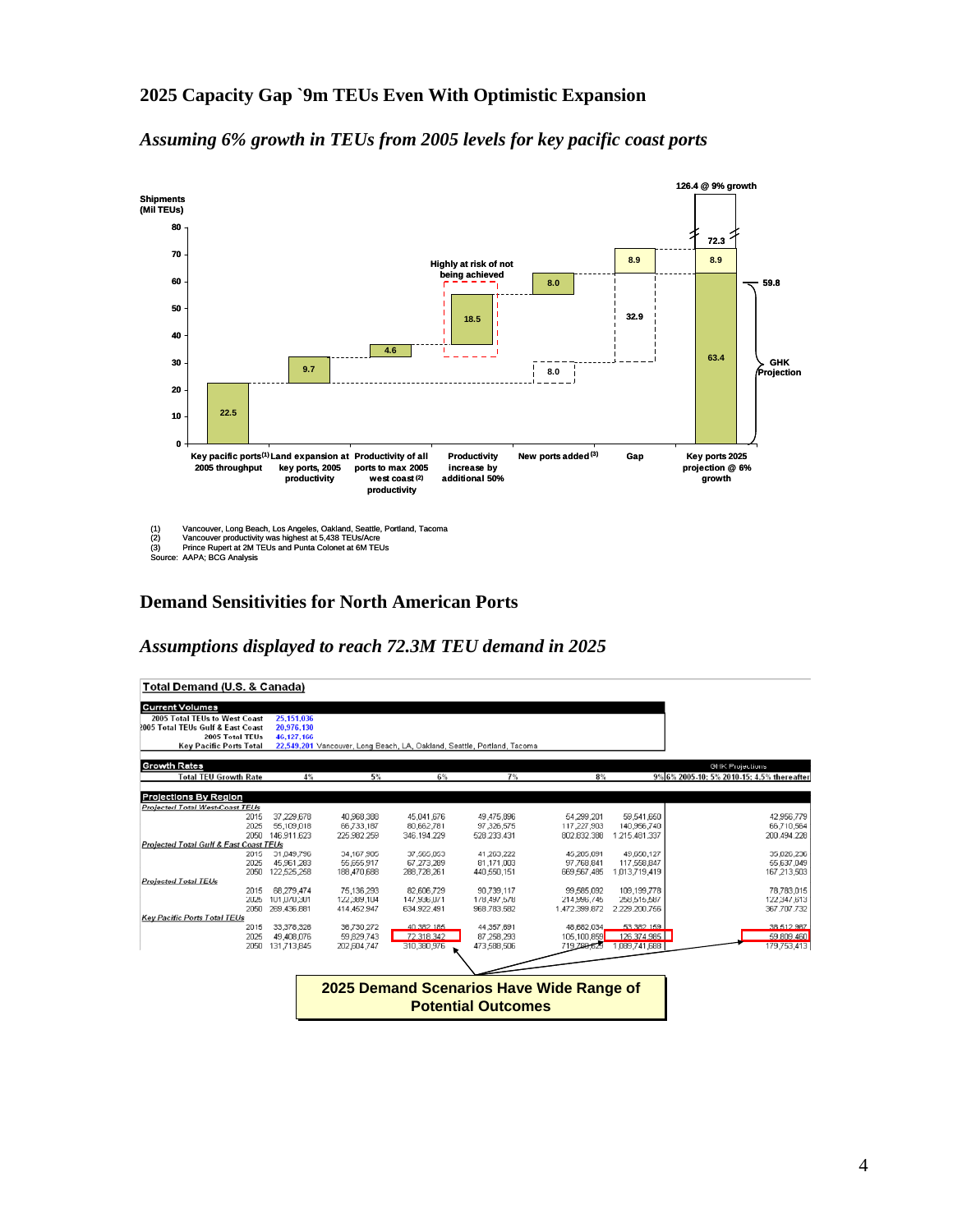| Port               | <b>Current area</b> | <b>Master plan</b>                                           | 2004       | 2004<br><b>Productivity</b><br>(TEU's/acre)           | Capacity at 2004 productivity | <b>BCG</b><br><b>Assessment of</b><br><b>Political/</b> |                   |                                  |
|--------------------|---------------------|--------------------------------------------------------------|------------|-------------------------------------------------------|-------------------------------|---------------------------------------------------------|-------------------|----------------------------------|
|                    |                     | area                                                         | Throughput |                                                       | <b>Current land</b>           | Masterplan land                                         | <b>Difference</b> | environmental<br><b>barriers</b> |
| <b>Vancouver</b>   | 325                 | 710                                                          | 1,539,058  | 4,736                                                 | 1,539,058                     | 3,362,250                                               | 1,823,192         | <b>Very High</b>                 |
| <b>Seattle</b>     | 464                 | 464                                                          | 1,775,858  | 3,827                                                 | 1,775,858                     | 1,775,858                                               | $\bf{0}$          | <b>Medium</b>                    |
| <b>Tacoma</b>      | 456                 | 828                                                          | 1,127,261  | 2,472                                                 | 1,127,261                     | 2,046,869                                               | 919,608           | <b>Medium</b>                    |
| <b>Portland</b>    | 200                 | 200                                                          | 274,609    | 1,373                                                 | 274,609                       | 274,609                                                 | $\bf{0}$          | <b>Medium</b>                    |
| <b>Oakland</b>     | 674                 | 764                                                          | 2,043,122  | 3,031                                                 | 2,043,122                     | 2,315,942                                               | 272,820           | <b>Very High</b>                 |
| <b>Long Beach</b>  | 1,262               | 1,885                                                        | 5,779,852  | 4,580                                                 | 5,779,852                     | 8,633,139                                               | 2,853,287         | <b>Very High</b>                 |
| <b>Los Angeles</b> | 1,477               | 1,941                                                        | 7,321,440  | 4,957                                                 | 7,321,440                     | 9,621,473                                               | 2,300,033         | <b>Very High</b>                 |
| <b>Total</b>       | 4,858               | 6,792                                                        | 19,861,200 | 4,088                                                 | 19,861,200                    | 27,768,067                                              | 7,906,867         |                                  |
|                    |                     | <b>Asian port</b><br>productivity:<br>$\sim$ 6000 TEU's/acre |            | <b>Gap between</b><br>available land<br>and used land |                               |                                                         |                   |                                  |

## **Current and Potential Capacity of West Coast Ports**

Source: Moffat & Nichol, BCG Analyses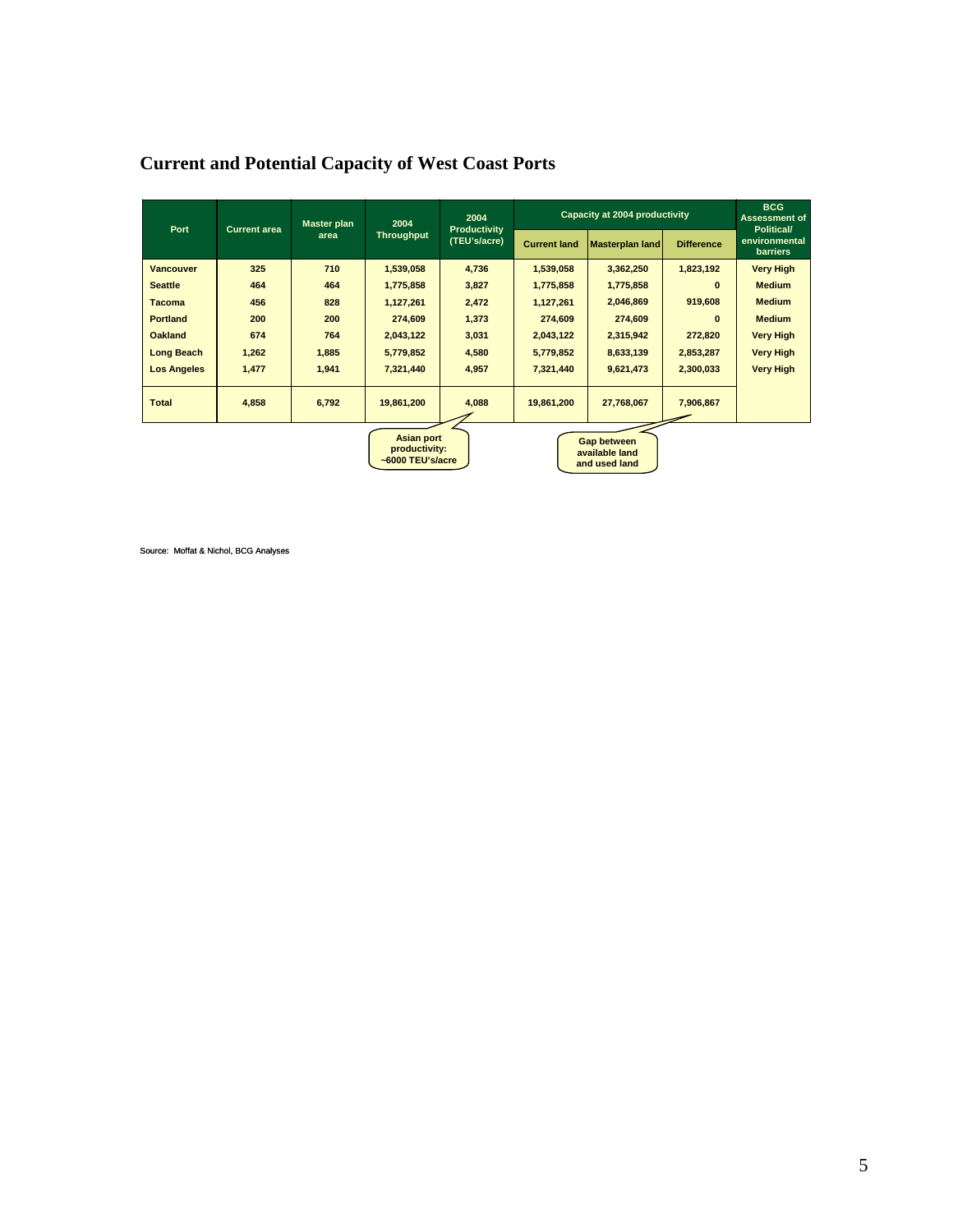# **Only Limited West Coast Capacity Will Come Available**

| Los Angeles/<br>Long Beach   | LA/LB: >11M TEUs in 2004; expected to grow by 1.5M TEUs in<br>2005<br>Portside capacity exists in berths and quay cranes; operation density<br>increasing (~4800 TEU/gross acre/year)<br>Roads, rail, labor and trucking all constrained                                                                                 |
|------------------------------|--------------------------------------------------------------------------------------------------------------------------------------------------------------------------------------------------------------------------------------------------------------------------------------------------------------------------|
| Mexico                       | Ensenada: small maritime capacity with poor road connections<br>Manzanillo and Lazaro Cardenas: small with limited labour pool<br>and poor inland connections<br>Punta Colonet: development is many years off and will be high cost                                                                                      |
| Other Southern<br>California | San Diego: residents oppose container trade<br>Hueneme: focused on refrigerated trade, and has inferior inland<br>connections                                                                                                                                                                                            |
| Northern<br>California       | San Francisco: poor inland logistics and negative attitude toward<br>commercial freight<br>Oakland (1.5-2M TEUs): current capacity can be expanded by<br>additional 1M TEUs; ultimately plans to allow up to 6M TEUs after<br>significantly increasing road and rail infrastructure and remodeling<br>terminals          |
| <b>Pacific Northwest</b>     | Seattle (1.5-2M TEUs): no expansion room; current focus is on<br>densification and increased utilization<br>Tacoma (1.5-2M TEUs): could accommodate a second terminal but<br>face challenges from<br><b>First Nations</b><br>Portland and Vancouver USA: situated on the Columbia and are<br>more expensive for shippers |
| <b>British Columbia</b>      | Vancouver (1.5-2M TEUs): building another Deltaport pod over the<br>next several years;<br>longer term rail service issues<br>Fraser Surrey Docks: some new capacity coming on stream, but<br>limited                                                                                                                    |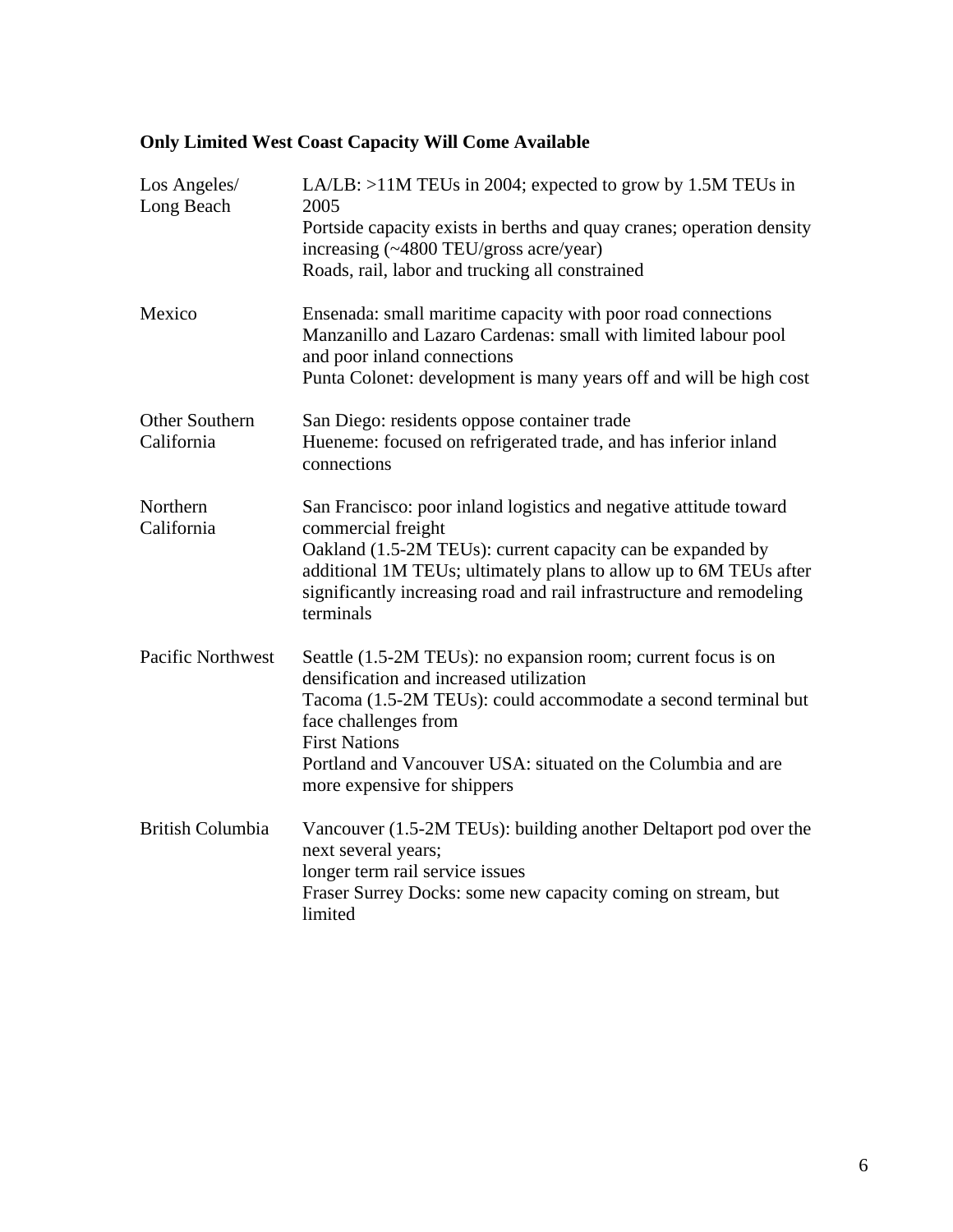### **Port of Prince Rupert Converting to a 2M TEU Container Port**

*500K TEU capacity facility expected to be operational by 2007. Plans beyond this are still indeterminate.* 



**Current perspective of Fairview Terminal & construction (Sep 2006)**



**Artist's rendering of Fairview Terminal as container facility**

#### **A New Port in Mexico: Punta Colonet**



#### **Port status & characteristics**

**Operations are expected to begin by 2011, the year that Los Angeles & Long Beach are expected to reach their saturation point**

**Portions of property have been sold to Ruffo & Hutchinson**

#### **Capabilities**

- **Could process 1M TEU in 7 years**
- **Expected capacity of 6M TEU by 2025**

#### **Requirements**

- **Needs investment of ~\$5B for port & rail line with additional infrastructure & city development increasing it up to \$20-25B**
- **Dredge harbor**
- **Build a breakwater, 10 to 20 berths, housing, roads**
- **Lay 180-mile rail line to the border** - **Under study by Union Pacific, meeting opposition from locals** • **Considering construction of airport specializing in cargo service**
- **Biggest Obstacle**
- **Determining how port will be governed**
- **Competition for developers & operators has been delayed indefinitely by a dispute involving a claim to mineral rights at the site & by the presidential election dispute**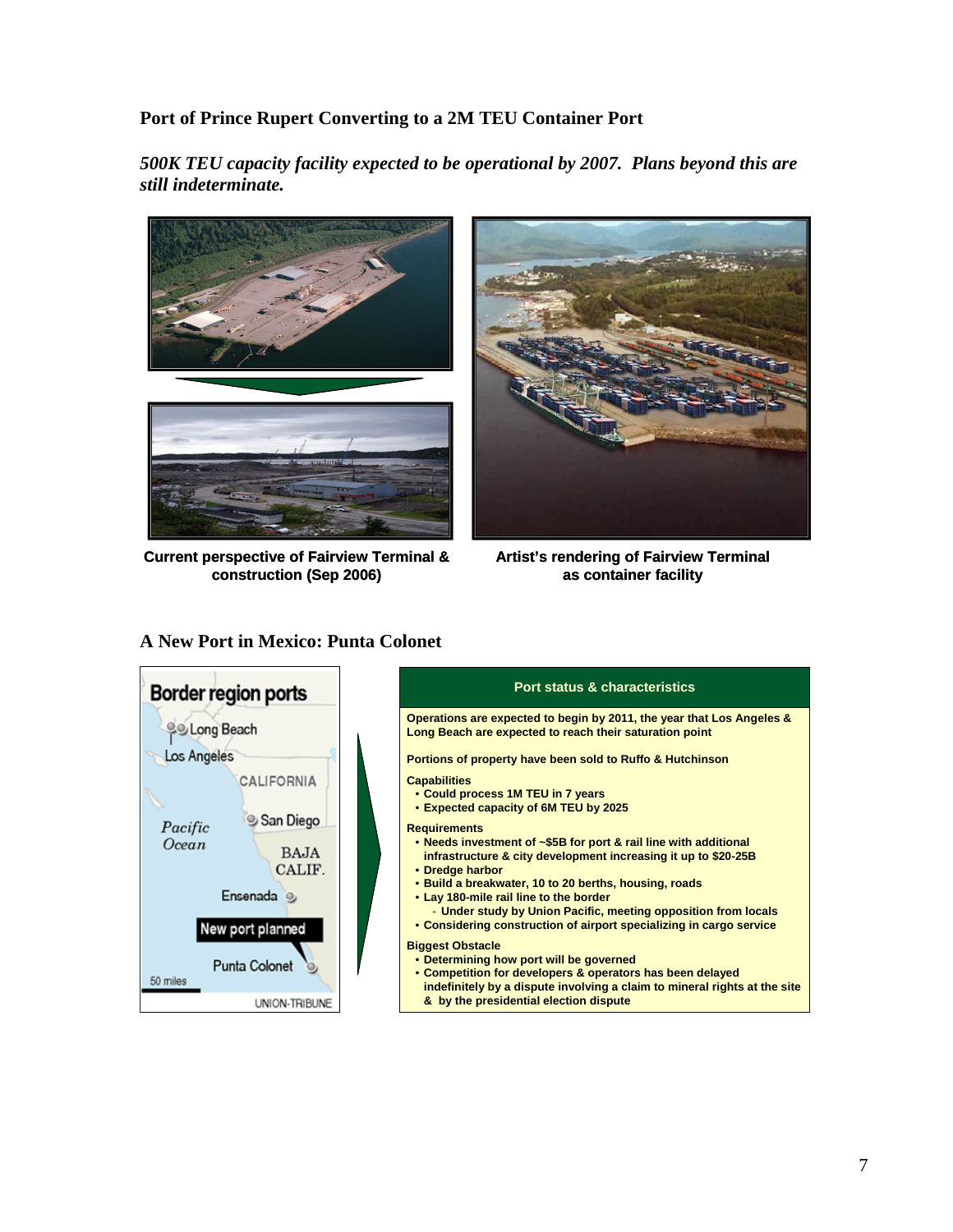#### **Potential New Pacific Coast Ports**

Puerto Colonet, up to 1 Mil TEUs by 2012 and 6 Mil TEUs by 2025

- 27,000 acres of undeveloped land in the region
- harbor would have to be dredged, a breakwater, 10 to 20 berths, roads, housing and public buildings are planned
- the government also wants a 180-mile rail line to the border.

Port of Lazaro Cardenas, by Hutchison Whampoa Ltd up to 2.2 Mil TEUs

- handled 160,000 TEU in 2005
- access to road and rail (Kansas City Southern Railway)

Port of Guaymas, up to 300,000 TEUs

Ensenada, capacity of up to 200,000 TEUs, with plans to grow to 400,000 TEUs

- 68,000 TEUs shipped through Ensenada in 2005, up 75% from 2004 and new contracts signed with Hanjin, CP Ships, Maersk
- closest port to the U.S., but no railroad

#### El Sauzal

#### **East Coast a Growing Alternative for Imports, But These Ports are Quickly Reaching Capacity to Provide Relief for the West Coast Due to the Panama Canal Capacity Constraints**

| entry port region<br>(% of loaded volumes) |                         |                                                                                   |
|--------------------------------------------|-------------------------|-----------------------------------------------------------------------------------|
| <b>WCNA</b>                                | <b>USG</b>              | <b>ECNA</b>                                                                       |
|                                            |                         | 17.6%                                                                             |
|                                            |                         | 16.3%                                                                             |
|                                            |                         | 16.6%                                                                             |
| 82.9%                                      |                         | 16.9%                                                                             |
| 84.3%                                      | 0.1%                    | 15.5%                                                                             |
| 83.8%                                      | 0.1%                    | 16.1%                                                                             |
| 84.4%                                      | 0.1%                    | 15.5%                                                                             |
| 84.8%                                      | 0.1%                    | 15.1%                                                                             |
| 83.9%                                      | 0.1%                    | 16.0%                                                                             |
| 83.7%                                      | 0.1%                    | 16.2%                                                                             |
| 84.0%                                      | 0.1%                    | 16.0%                                                                             |
| 82.8%                                      | 0.0%                    | 17.1%                                                                             |
| 79.8%                                      | 0.2%                    | 20.0%                                                                             |
| 79.1%                                      | 0.4%                    | 20.5%                                                                             |
|                                            |                         | 21.5%                                                                             |
|                                            | 82.2%<br>83.5%<br>83.2% | US imports in the eastbound transpacific trade by<br>0.2%<br>0.2%<br>0.2%<br>0.3% |

**out, leaving the Suez and larger west coast ports to handle growth out, leaving the Suez and larger west coast ports to handle growth**

Source: Panama Canal Authority; Drewry Shipping Consultants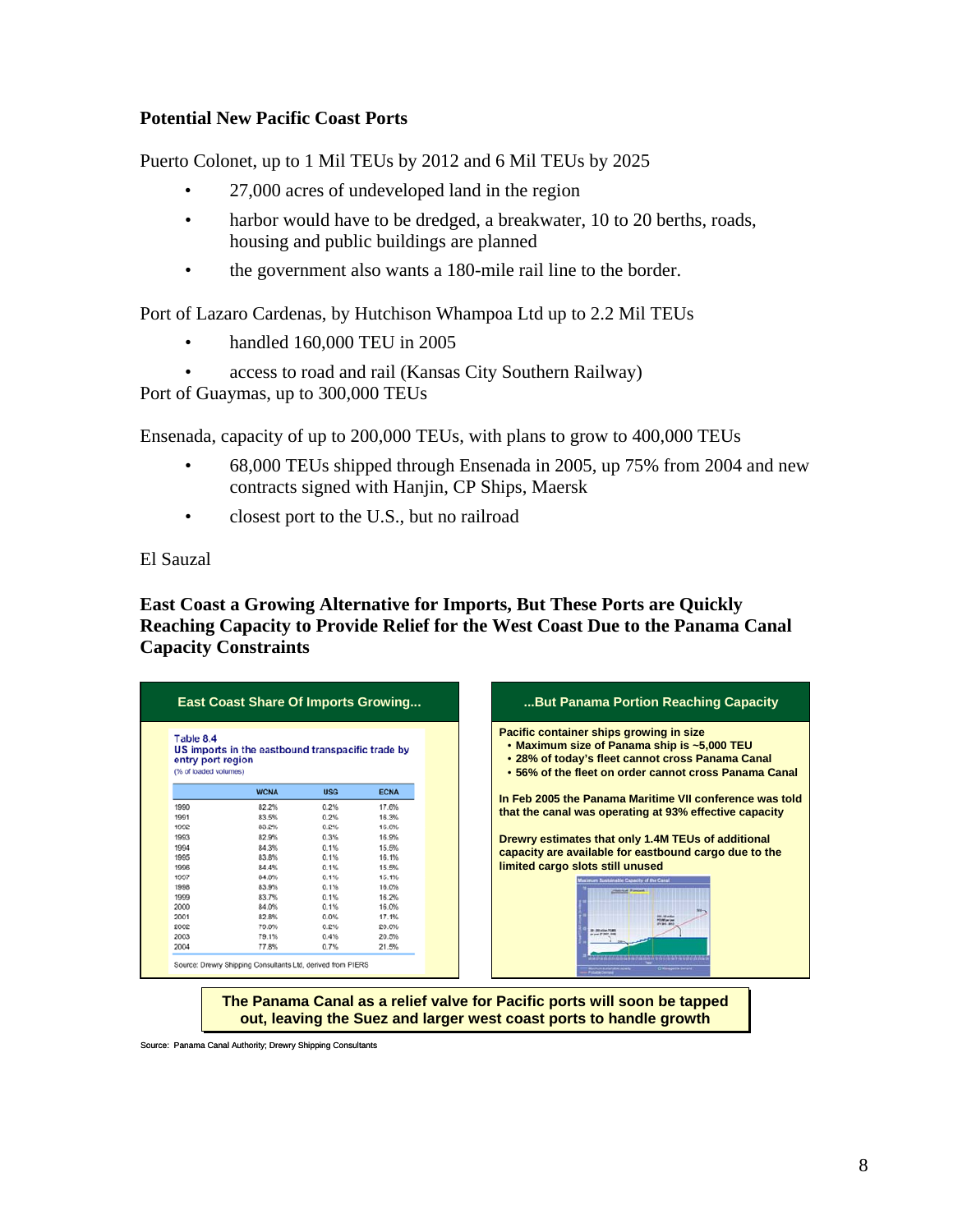## **TO WHAT EXTENT IS THE PANAMA CANAL / EAST COAST A DEMAND OUTLET FOR WEST COAST**

In the short term, the evolution of the containership fleet to larger average sizes will limit available shipping routes from the Far East

- Currently 28% of ships representing 54% of TEU capacity cannot cross the Panama Canal $^{(1)}$
- By 2015, the proportion of ships that cannot cross the canal is projected to increase to 47%, representing 74% of capacity
- However, if expansion is completed on schedule, only 2% of ships in 2015, representing 6% of TEU capacity, will not be able to cross the expanded canal

Thus, ACRL's capacity viability as an alternative to the canal is dependent upon two things:

- Difficulties with the completion of the Panama Canal expansion in a timely manner and at specified dimensions and at capital costs low enough not to price the expaned canal out of the market
- Continued growth of containership sizes beyond the dimensions of the expanded Panama Canal

#### **Impact of Suez Canal port supply scenarios and expanded Panama Canal Impact of Suez Canal port supply scenarios and expanded Panama Canal (number of slots) capacity not considered at this time (number of slots) capacity not considered at this time**

(1) No So Includes worldwide fleet; however, preliminary analysis indicates that 29% of trans-Pacific ships, representing 55% of TEU capacity, cannot navigate the Panama Canal<br>te: Includes all containerships greater than 500 TEU; do

#### **Canal Limitations**

| Panama Canal                                                                             | <b>Suez Canal</b>                                              | Nicaragua Canal                                                                                   |
|------------------------------------------------------------------------------------------|----------------------------------------------------------------|---------------------------------------------------------------------------------------------------|
| Current:<br>Width $-32.3m$<br>Draft - 12.0m<br>Height $-57.9m$                           | Current:<br>Width $-74.7m$<br>Draft - 17.7m<br>Height $-68.0m$ |                                                                                                   |
| Length $-294.1m$<br>Approximate TEU - 5,000                                              | Length - No restrictions<br>Approximate TEU - 12,000           |                                                                                                   |
| Proposed (by Q1 2015):<br>Width $-49m$<br>Draft $-15m$<br>Height - N/A<br>Length $-366m$ | Proposed (by Q4 2006):<br>Approximate TEU - 18,000             | <b>Proposed (indefinite):</b><br>Width $-64.0m$<br>Draft $-18.3m$<br>Height - N/A<br>Length - N/A |
| Approximate TEU - 12,000                                                                 |                                                                | Approximate TEU - 23,000                                                                          |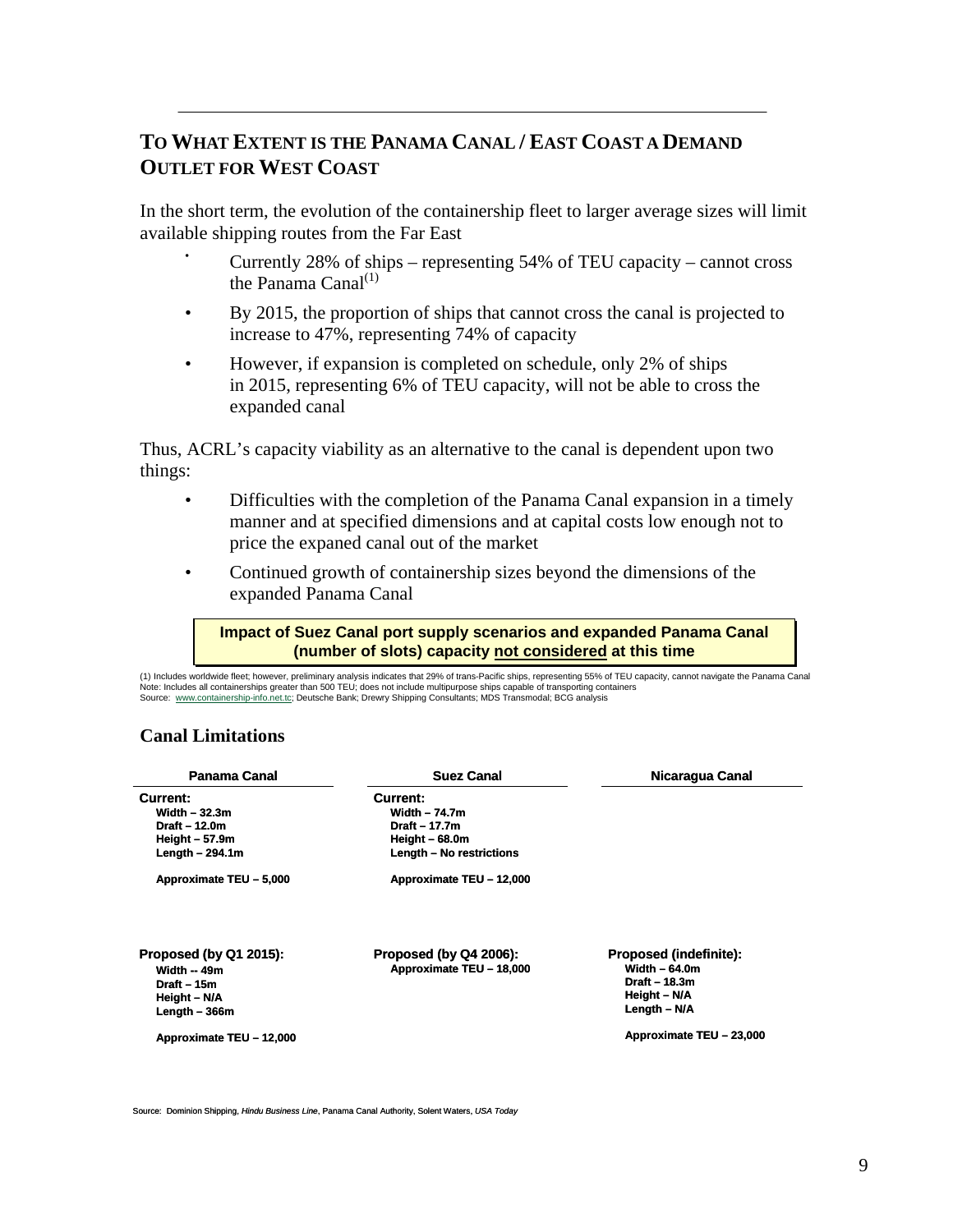#### **Only 26% of Containership Fleet Capacity Able to Navigate Panama Canal Before Expansion in 2015**



#### *However, expanded canal to accommodate most traffic through 2030*

(1) Supply growth to outpace demand (assuming 6% demand growth); utilization assumed to be driven by cost<br>Source: www.containership-info.net.tc; Deutsche Bank; Drewry Shipping Consultants; MDS Transmodal; BCG analysis

#### **Key Ship Supply Curve Assumptions**

- Population includes all containerships with capacity >500 TEU, excluding multipurpose ships
- Ability to navigate Panama Canal based on width, draft, and length, not TEU
- Current order book is comprehensive for 2006 2008 deliveries
- Growth of fleet modeled from 2009 2030 based on current growth rates, decaying exponentially over time (time constant  $=$  5 years) to the following asymptotes by ship size:

| <b>Up to 2000 TEU</b>       | 2001 - 5000 TEU | 5001 - 7000 TEU | 7000+ TEU |  |
|-----------------------------|-----------------|-----------------|-----------|--|
| 0%                          | 3%              | 2%              | 5%        |  |
| $\sim$ $\sim$ $\sim$ $\sim$ | $\Delta$        |                 |           |  |

- Ship lifetime assumed to be 30 years
- Continued increase in maximum ship size, matching historical rates of a ~1000 TEU increase per 3 years, with ~10 new "maximum" ships built per year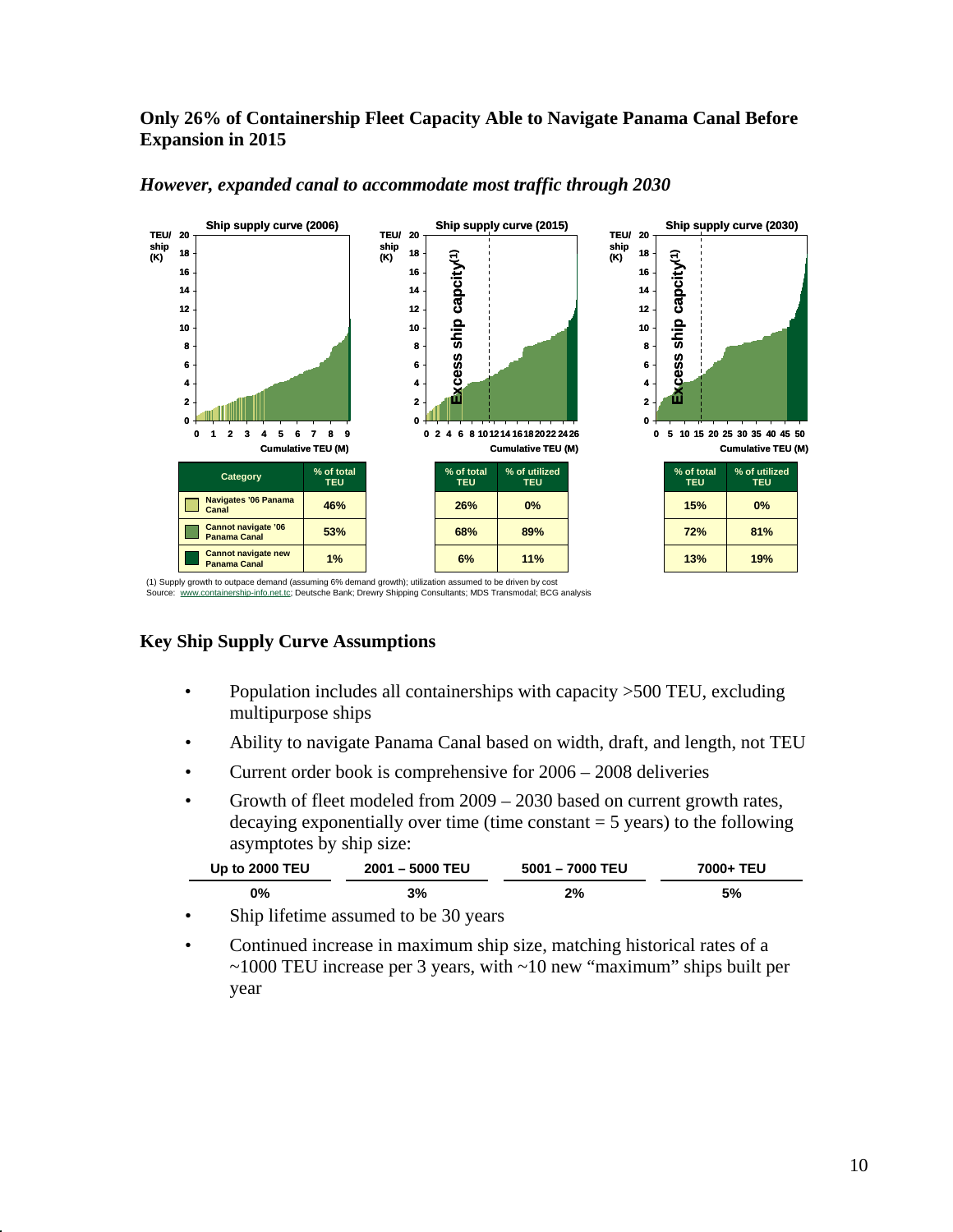### **ASSET UTILIZATION: IMPLICATIONS OF SHORTER TRANSIT TIMES**



**Ultimately Shipping Should Optimize Sea and Rail for Cheaper and Faster Goods Transport** 

Shippers need to optimize the end-to-end costs of shipping from Asia. The full cost is the sum of several parts: loading ships, sailing, unloading, re-loading onto rail, riding the rail, unloading from rail, as well as the waiting-time between each step.

One of the key advantages that NW North American ports have to offer, especially Anchorage, is shorter sailing times across the pacific. This physical advantage impacts end-to-end costs in two major ways: less time on the sea and more time on land. However, total distances vary by port as a result of the globe's curvature (for example Shanghai-Anchorage-Chicago is a shorter surface-distance than Shanghai-L.A.-Chicago).

The more obvious sea-transport cost savings from shipping to Anchorage vs. Los Angeles are lower sailing costs (due to less time and petrol required) and potentially faster shipping times to end-destinations. One savings that is frequently overlooked for shippers is the freed capacity from shipping shorter routes. The chart below illustrates the substantial impact that shorter sailing times has on the number of ships required to service a specific route.

Three North American ports are considered for destinations: Los Angeles, Savannah and Anchorage; shipping from Shanghai. It was assumed that all ports would have the same turnaround time in port, 24 hours, and that the variance between each of their transit

Note: Not to scale; Suez not considered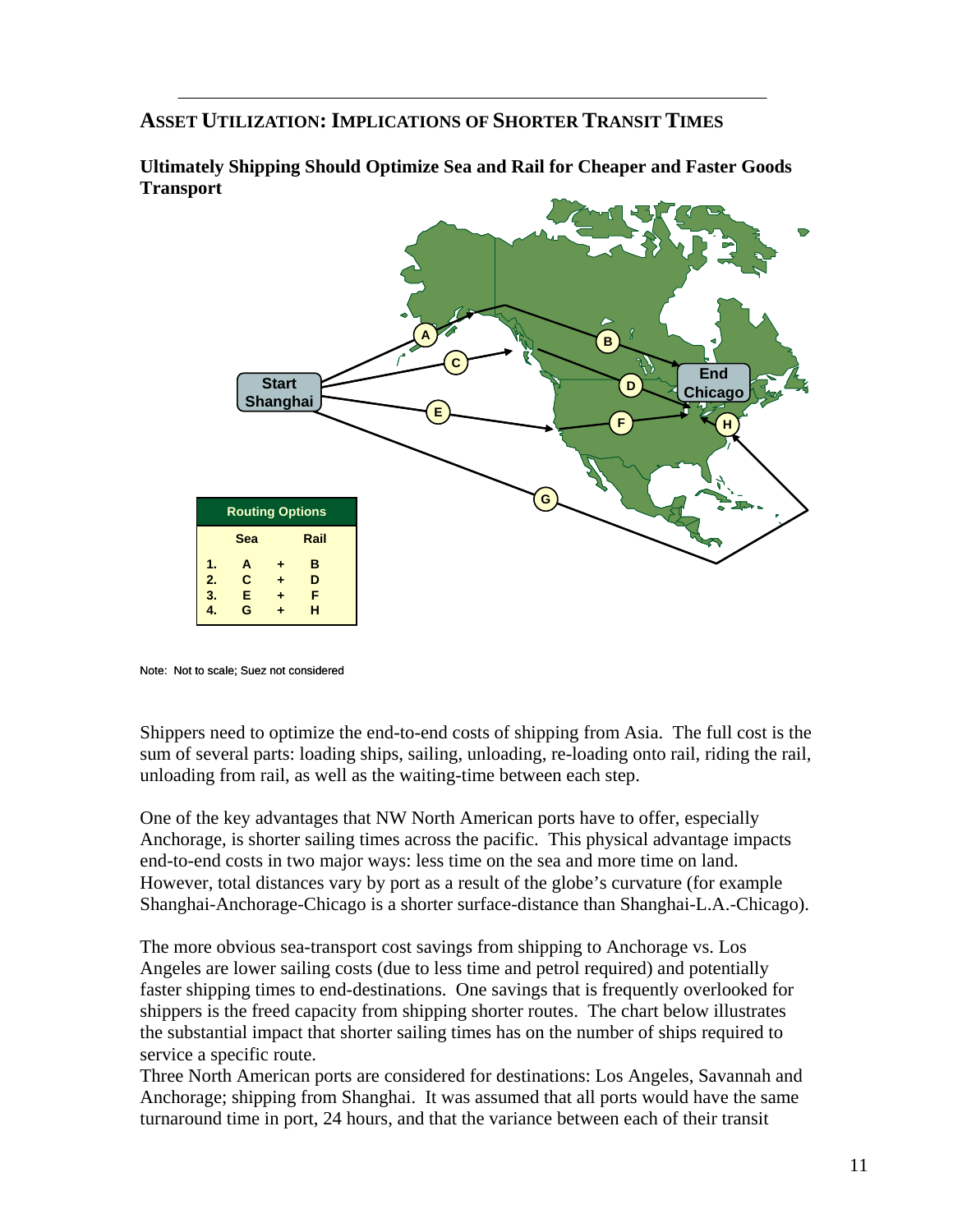times was related only to saling distances. The results are dramatic. Anchorage is over three days closer sailing than L.A. and a full two weeks closer than Savannah via the Panama canal. This translates to the same ship being able to transport much more cargo across the pacific if it ships into Anchorage. Theoretically ships would be able to make 19 round trips per year to Anchorage, where that figure is 14 for L.A. and just under 8 to Savannah.

#### **Shipping to Anchorage Could Theoretically Increase a Ship's Round-Trips From 14 to 19 per Year**

| Port-Port By Ship |                                |                           |                          |                                                         |                                                                                                 |                                                            |                                                                      |  |
|-------------------|--------------------------------|---------------------------|--------------------------|---------------------------------------------------------|-------------------------------------------------------------------------------------------------|------------------------------------------------------------|----------------------------------------------------------------------|--|
|                   | <b>Asian Port Western Port</b> | Sailing<br>Duration (hrs) | Turnaround<br>Time (hrs) | <b>Theoretical</b><br><b>Trips Per Year</b><br>Per Ship | Total Num. Of 5,000TEU Ships<br><b>Would Reg'd To Ship 1M</b><br><b>TEUs From Asia to Port?</b> | % Efficiency<br><b>Increase From</b><br><b>Los Angeles</b> | Source                                                               |  |
| Shanghai          | Los Angeles                    | 291                       | 24                       | 13.9                                                    | 14.4                                                                                            | 0%                                                         | CN                                                                   |  |
| Shanghai          | <b>Prince Rupert</b>           | 232                       | 24                       | 17.1                                                    | 11.7                                                                                            | 23%                                                        | CN                                                                   |  |
| Shanghai          | Vancouver                      | 255                       | 24                       | 15.7                                                    | 12.7                                                                                            | 13%                                                        | CN                                                                   |  |
| Shanghai          | Seattle                        | 255                       | 24                       | 15.7                                                    | 12.7                                                                                            | 13%                                                        | CN                                                                   |  |
| Shanghai          | Tacoma                         | 255                       | 24                       | 15.7                                                    | 12.7                                                                                            | 13%                                                        | CN                                                                   |  |
| Shanghai          | Oakland                        | 275                       | 24                       | 14.6                                                    | 13.7                                                                                            | 5%                                                         | CN                                                                   |  |
| Shanghai          | Anchorage                      | 209                       | 24                       | 18.8                                                    | 10.6                                                                                            | 35%                                                        | 4173 Nautical Miles from<br>Distances.com, Speed<br>implied from CN  |  |
| Shanghai          | Savannah                       | 545                       | 24                       | 7.7                                                     | 26.0                                                                                            | $-45%$                                                     | 10914 Nautical Miles from<br>Distances.com, Speed<br>implied from CN |  |

#### *Complete trips from Shanghai - North America – Shanghai*

| Vessel transit times, in hours, from Prince Ru<br><u>eritio ma</u><br><b>TOTIS</b> |                  |                       |                     |                 |                  |                     |                           |  |
|------------------------------------------------------------------------------------|------------------|-----------------------|---------------------|-----------------|------------------|---------------------|---------------------------|--|
|                                                                                    | <b>Hong Kong</b> | Kaohsiung<br>(Taiwan) | Shanghai<br>(China) | Kobe<br>(Japan) | Tokyo<br>(Japan) | Yokohama<br>(Japan) | Busan<br>(South<br>Korea) |  |
| Prince<br>Rupert                                                                   | 264              | 253                   | 232                 | 205             | 192              | 191                 | 209                       |  |
| Vancouver                                                                          | 289              | 276                   | 255                 | 227             | 214              | 213                 | 231                       |  |
| Seattle                                                                            | 288              | 275                   | 255                 | 226             | 214              | 213                 | 230                       |  |
| Tacoma                                                                             | 290              | 276                   | 255                 | 227             | 215              | 214                 | 231                       |  |
| Oakland                                                                            | 303              | 290                   | 275                 | 241             | 228              | 227                 | 246                       |  |
| Los Angeles                                                                        | 319              | 306                   | 291                 | 259             | 243              | 242                 | 262                       |  |

Source: CN Rail; Distances.com; BCG Analysis

This above analysis is focused on exploring the impact of shorter sea shipping times; however, shorter sea shipping often implies longer surface transport. In order to develop a comprehensive picture, the full shipping chain for different ports must be analyzed. This analysis must figure out the operating cost trade-off between sea and land, as well as any differences in capital costs or freed capacity.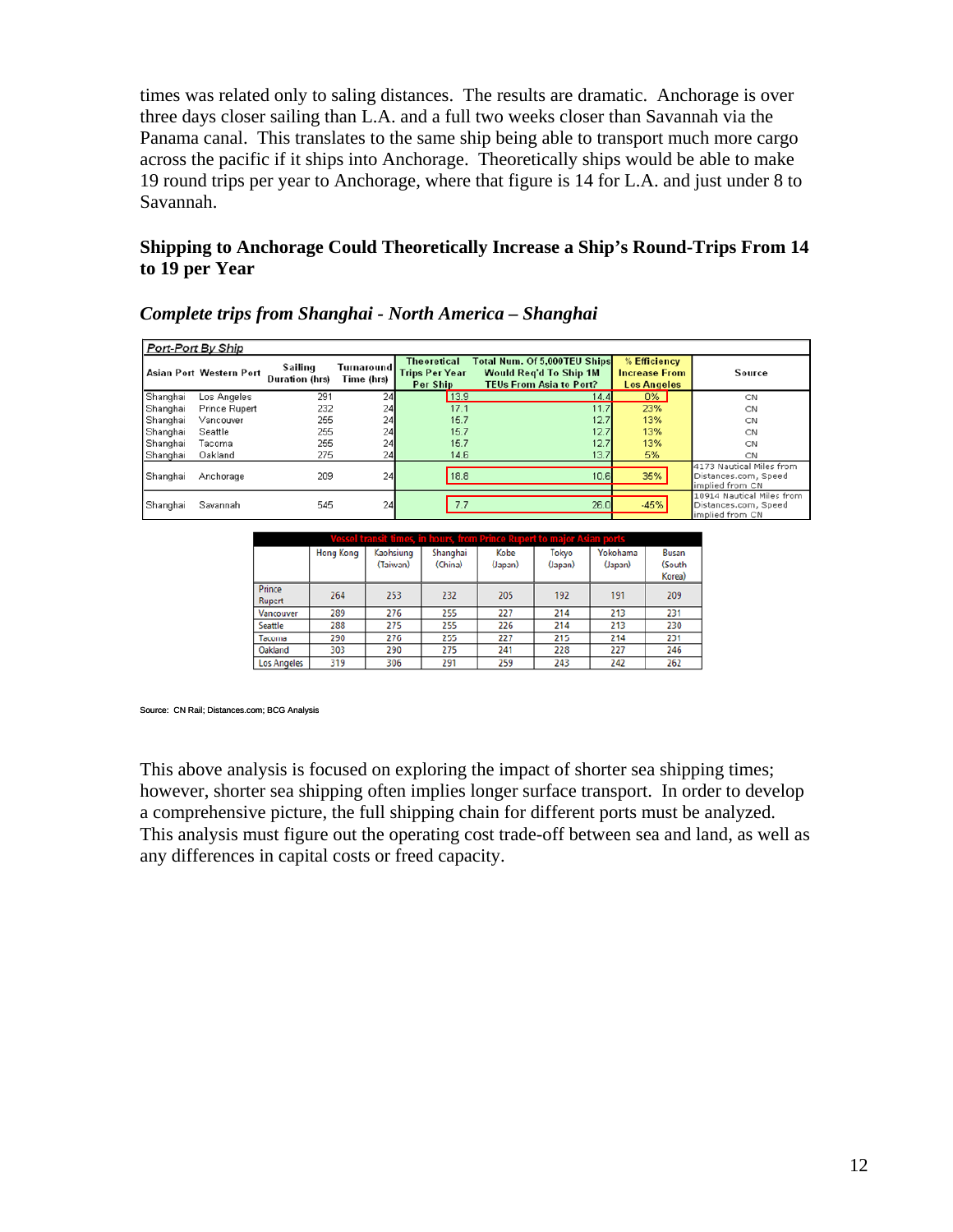## **POSITIONING AND MARKETING OF PORTS AND TO SHIPPING LINES AND CUSTOMERS**

**World-Class Standards are (Binary) Prerequisite for Success – A Port Is Either In the Running or Not.**



#### **Several Sources of Competitive Advantage Can Attract Traffic to a Port**



**How Can ACRL Attract Customers Though Marketing The Sustainable How Can ACRL Attract Customers Though Marketing The Sustainable Advantages Of Anchorage? Advantages Of Anchorage?**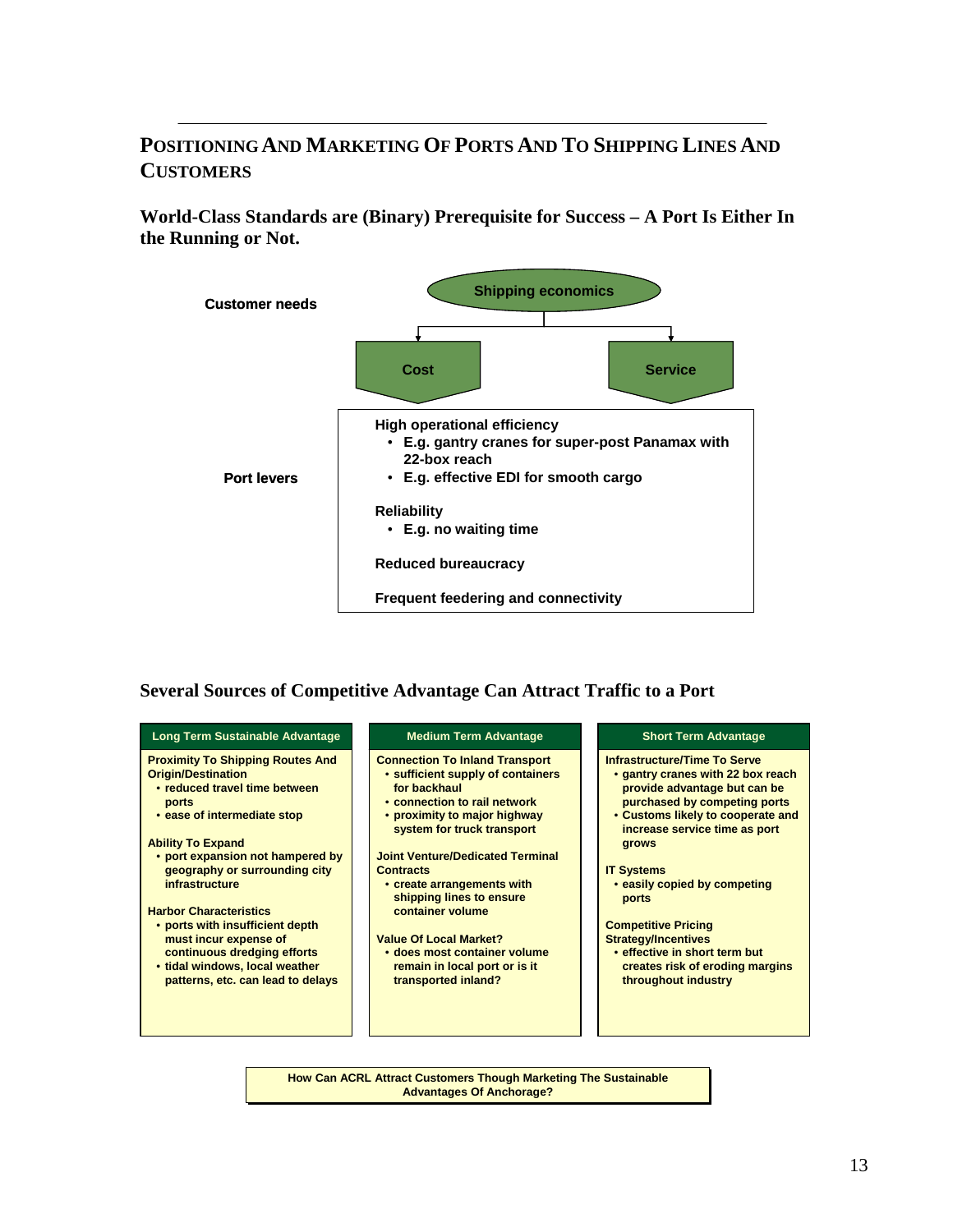#### **Anchorage Shows Strengths in Several Potential Sources of Competitive Advantages**



**Anchorage Potentially Strong As Alternative Port Offering, But Capital Anchorage Potentially Strong As Alternative Port Offering, But Capital Issues May Be Major Roadblock Issues May Be Major Roadblock** 

#### **Will Anchorage Provide a Strong Value Proposition to Shipping Lines?**

|                                       | <b>Metric</b>                                                | Anchorage                                            | Los Angeles /<br><b>Long Beach</b>                   | <b>East Coast Via</b><br><b>Panama Canal</b>         |
|---------------------------------------|--------------------------------------------------------------|------------------------------------------------------|------------------------------------------------------|------------------------------------------------------|
|                                       | <b>Proximity to shipping lines</b><br>and origin/destination | _ days from Shanghai<br>miles from shipping<br>route | • days from Shanghai<br>miles from shipping<br>route | _ days from Shanghai<br>miles from shipping<br>route |
| Sustainable<br>Long Term<br>Advantage | <b>Ability To Expand</b>                                     | new development has no<br>constraints on size        | constrained by city                                  | variety of east coast<br>ports to call               |
|                                       | <b>Depth of terminal</b>                                     | plan to create link to<br>Alaska Canada Rail Link    | connected to major<br>rail links                     | • connected to _ major<br>rail links                 |
|                                       | <b>Connection to inland</b><br>transport                     | $\cdot$ n/a                                          | $\cdot$ xxx                                          | $\cdot$ xxx                                          |
| Medium Term<br>Advantage              | <b>Joint Venture/Dedicated</b><br><b>Terminal contracts</b>  | $\cdot$ n/a                                          | <b>Illustrative</b>                                  | $\cdot$ xxx                                          |
|                                       | Value of local market?                                       | $\cdot$ xxx                                          | $\cdot$ xxx                                          | $\cdot$ xxx                                          |
| Short Term<br>Advantage               | Infrastructure                                               | $\cdot$ n/a                                          | $\cdot$ xxx                                          | $\cdot$ xxx                                          |
|                                       | <b>IT Systems</b>                                            | n/a                                                  | $\cdot$ xxx                                          | • xxx                                                |
|                                       | <b>Competitive pricing</b><br>strategy                       | $\cdot$ n/a                                          | $\cdot$ xxx                                          | $\cdot$ xxx                                          |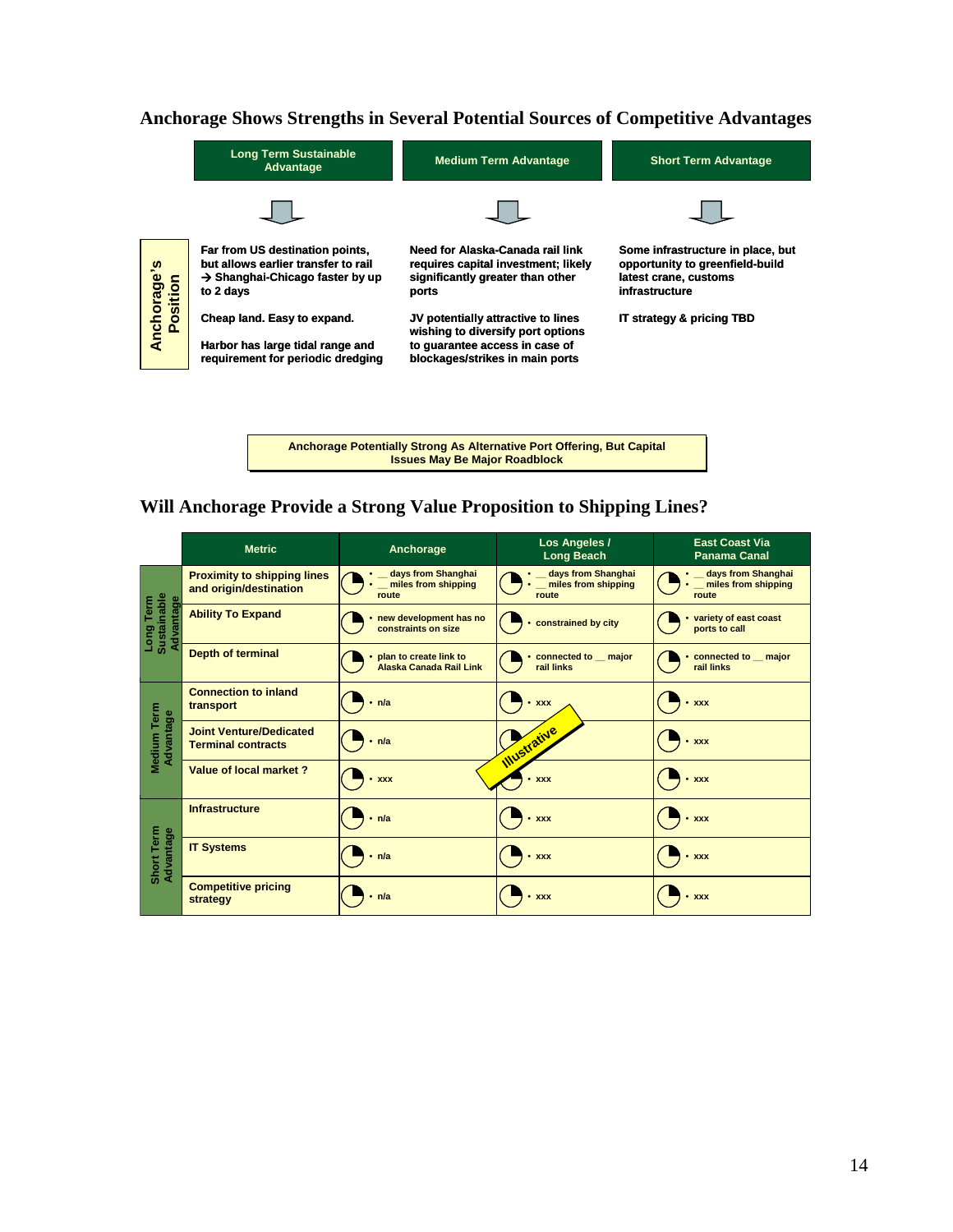### **Shipping Lines Investing in Dedicated Terminal Facilities**

*"Shipping lines are increasingly investing in seaports and in their own dedicated terminal facilities and, going forward, may not require the use of the Group's terminal facilities"* 

- Hutchison Whampoa Limited 2005 Annual Report

**How Soon Should ACRL Consider Partnerships? How Soon Should ACRL Consider Partnerships?** • **Is there a "China Card" to be played?** • **Is there a "China Card" to be played?**